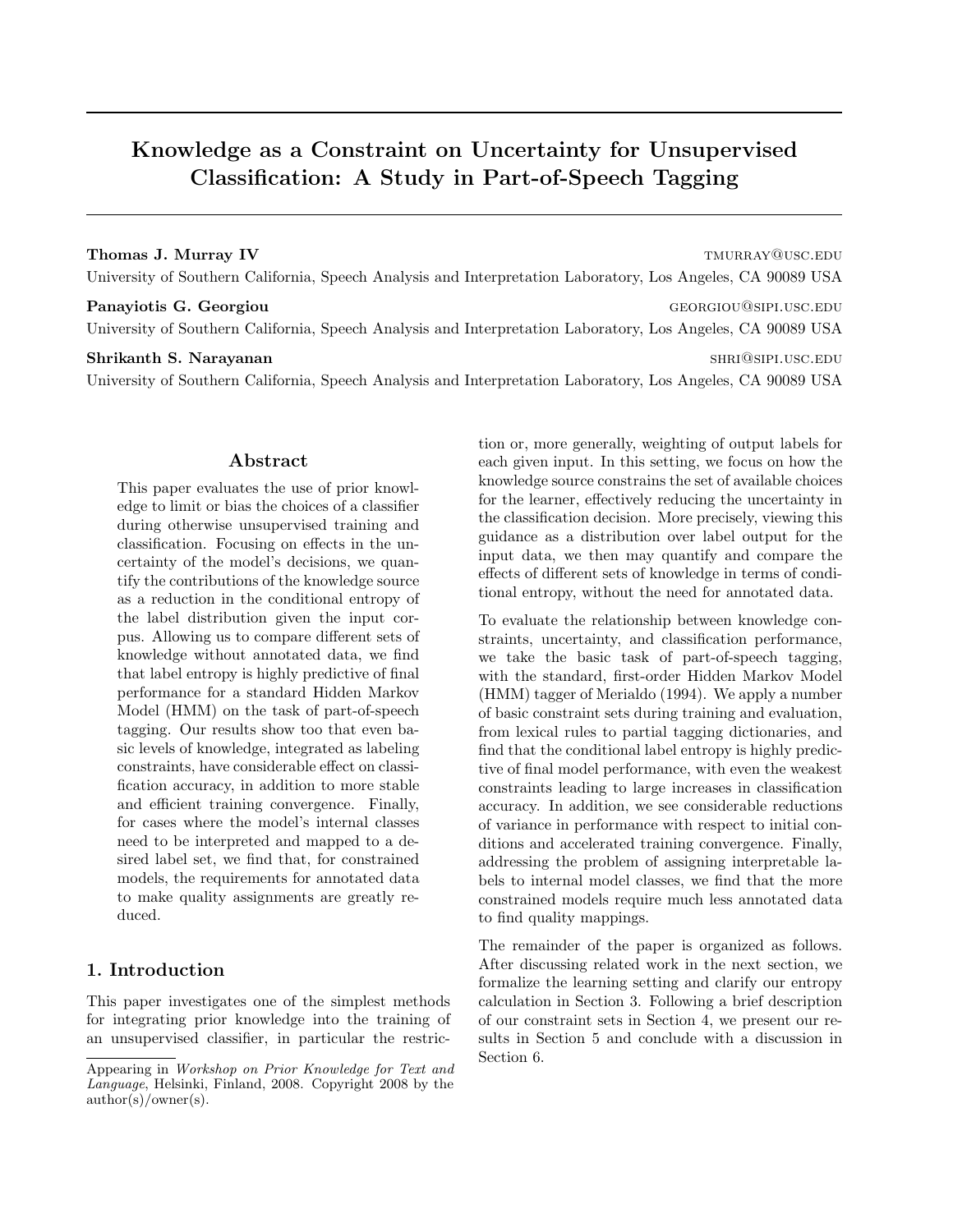## 2. Related Work

A major impetus of the present study was Johnson's (2007) comparison of Expectation-Maximization (EM) and Bayesian estimators for unsupervised tagging, in particular the following conclusions of that work: (1) EM can be competitive with more sophisticated Bayesian methods, (2) greatly subject to the choice of evaluation method, but (3) to a certain extent, it is possible to compensate for EM's weakness in estimating skewed distributions by constraining the model to exclude rare events. While this is certainly not an argument against the use of better estimators, it does suggest the potential benefits of even simple means to guide model training.

Merialdo (1994) introduced the statistical tagging models employed in this paper and many, many others, both for supervised and unsupervised training. Like the original, much subsequent work on unsupervised tagging has relied on a full dictionary of possible tags for each word, which in practice constrains the training sufficiently to obviate the need for remapping of model output. More recent approaches with discriminative models (Smith & Eisner, 2005) and Bayesian estimators (Goldwater & Griffiths, 2007) have achieved good performance while reducing the dictionary. Haghighi and Klein (2006) require only a limited set of class prototypes and representations of their context distributions, while Toutanova and Johnson (2008) use only the possible groups of tags over which words are seen to vary.

Our simple integration of knowledge constraints may be viewed as an instance of virtual evidence (Pearl, 1988), a method to account for external judgements not easily expressed in terms of the probability distributions and dependencies encoded by the model. Bilmes (2004) suggests virtual evidence as a means to integrate the assessments of external models. Chang et al. (2007) uses weighted constraints successfully to guide search in an iterative algorithm for semisupervised learning.

## 3. Knowledge as a Constraint on Uncertainty

To evaluate the effects of prior knowledge in entropic terms, we extend the usual formulation of a classifier to include, along with each input x, a mapping  $\phi_x(y)$  of each output label  $y$  to a non-negative weight. That is, we define a classifier as a mapping  $\mathcal{X} \times (\mathcal{Y} \to \mathbb{R}) \to \mathcal{Y}$ . In the supervised case,  $\phi_x(y)$  is non-zero for exactly one value of  $y$ , while in the purely unsupervised case, the weights are equal for all values of  $y$ . Normalizing the weights and interpreting them as a distribution  $p(Y = y | X = x)$ , the conditional entropy  $H(Y | X)$  is a natural measure of the uncertainty facing the classifier and a means to compare and predict the effects of different sets of knowledge.<sup>1</sup> Because the uniform distribution has the maximum entropy for an event space of a given cardinality (Cover & Thomas, 1991), any adjustment to the label weights must reduce entropy relative to the purely unsupervised case. Assuming this reweighting does not penalize or eliminate the correct label, we expect a similar improvement to model accuracy.

#### 3.1. Entropy Calculation

For sequential labeling tasks such as part-of-speech tagging, we generally label each token individually to avoid sparsity in our estimation, and so it is natural to take the x and y in the  $p(y|x)$  above to refer to a single input token and label. Some of the constraints in our experiments involve context, however, so that  $\phi_x(y)$  may vary between instances of x in the corpus. Accordingly, we must introduce some notion of context C and calculate the entropy as

$$
H(Y|X,C) = \sum_{x} \sum_{c} p(x,c) H(Y|X=x,C=c)
$$
  
= 
$$
\sum_{x} p(x) \sum_{c} p(c|x) \sum_{y} p(y|x,c) \log p(y|x,c)
$$

If, however, we estimate  $p(c|x)$  by simple counts over contexts that are equivalent under our constraints, we effectively sum out c, computing  $H(Y|X=x)$  as an average of  $H(Y|X=x, C)$  in all contexts. Thus, while our calculations use  $p(y|x, c)$ , we will continue to speak of  $H(Y|X)$  for the remainder of the paper.

## 4. Constraints on Unsupervised Tagging

Great care is always required to evaluate an unsupervised classifier fairly against a labeled corpus, but evaluation is even more of a delicate matter when additional prior knowledge is involved. Ideally our knowledge should not be derived from the corpus, or we are crossing the line into supervised learning, but, practically, a successful set of constraints must accord with the knowledge implicit in the annotated data and be expressed in similar terms.<sup>2</sup> Accordingly, unless noted otherwise, we construct the following constraint sets

<sup>&</sup>lt;sup>1</sup>This value also accords with the common informal characterization of classification difficulty in terms of average possible labels per input element.

<sup>&</sup>lt;sup>2</sup>For example, an educated speaker of English would differentiate between the uses of the word 'to' as a preposition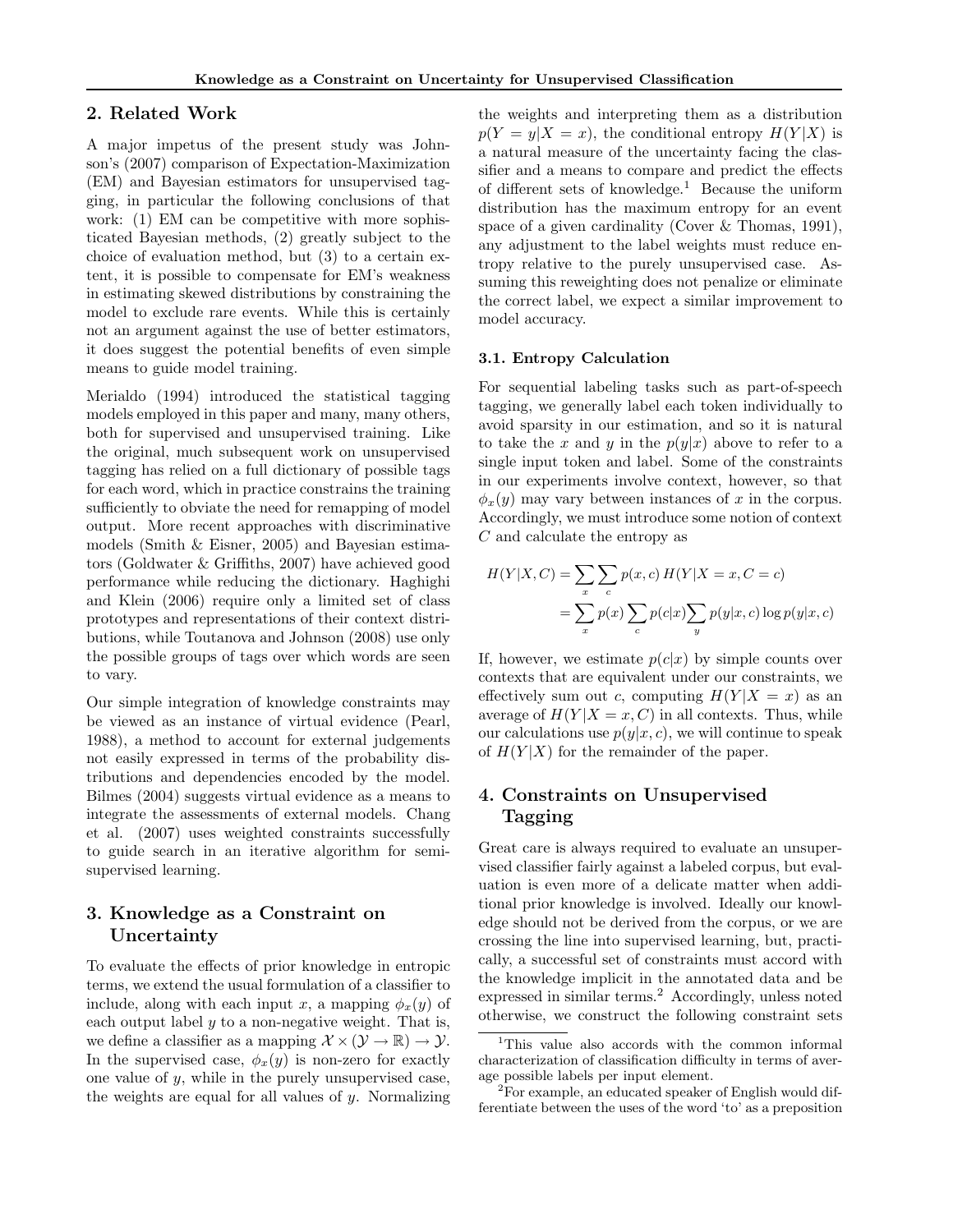from the knowledge of a native speaker and from general grammar resources, independent of the corpus.

Base Lexical Constraints For our base rule set, we include knowledge about punctuation, numbers, and capitalization, with numbers forced to either contain a digit or recursively to follow another possible number (to handle, e.g. '10 million'), and proper nouns defined similarly with respect to capitalization.

Closed Tags For each closed part-of-speech tag, we then add (incomplete) lists of possible words, derived from external sources as available.

Top Words Like much work on unsupervised tagging, we finally apply a tagging dictionary built from the corpus, but only for the 100 or 200 most common words, a much more limited amount of annotation.

For most of the experiments, we apply the above as hard constraints, with all violating hypotheses excluded, but we also examine the use of soft constraints, where hypotheses that observe the rules are simply preferred.

## 5. Experimental Results

## 5.1. Experimental Overview

In our experiments, we performed unsupervised training of the simple first-order HMM tagging model of Merialdo (1994), using the EM algorithm with a variety of constraint sets. Our implementation used the Graphical Models Toolkit (GMTK) (Bilmes & Zweig, 2002), with hard and soft constraints integrated via the toolkit's deterministic node construct.<sup>3</sup> For training and evaluation, we used the Wall St. Journal portion of the Penn Treebank, version 3 (Marcus et al., 1993), with data sets containing the 48k, 96k, and 193k words following the start of section 2.

To account for the local search properties of EM, we repeated each experiment 10 times, training for 500 iterations, with parameters initialized by small, random perturbations from the uniform distribution. Because our constraints cause no changes to the model's parameter set, it was possible to use the same random initializations across constraints for each data set, and thus attempt to control for any bias from particularly good or bad initialization points.<sup>4</sup>

For evaluation, we used the 'many-to-one' and 'oneto-one' labeling procedures as described by Johnson (2007), which greedily assign each model state to the annotated tag with which it occurs most often, respectively either allowing or prohibiting multiple states to map to a single tag. While, as Johnson (2007) and (Haghighi & Klein, 2006) mention, we may cheat with the many-to-one labeling by inflating the number of model states, this flaw seems less critical if the state count equals the size of the tag set, as in our experiments.

#### 5.2. Results and Analysis

As summarized in Table 1 we find that even the least constrained models show considerable improvement over the baseline, with up to 20-30 percentage points gained in accuracy. Despite the simplistic nature of the model, performance is often surprisingly close to much more sophisticated models and training techniques, e.g. (Smith & Eisner, 2005; Haghighi & Klein, 2006; Goldwater & Griffiths, 2007). As we might expect, the effects are most pronounced on the smaller data sets, where the constraints serve as a strong prior compensating for lack of evidence, similar to what we see with the Bayesian models of Goldwater and Griffiths (2007). The effect on both the many-to-one and one-to-one label assignments is roughly equal across experiments, so that the difference in accuracy between the two assignments changes little as we add constraints.

To assess the effect of uncertainty on final model performance, we computed the Pearson correlation coefficient  $r^2$  between the label entropy and the classifier accuracy, as shown in Figure 1. While the two are not fully correlated – and we should not necessarily expect them to be – the entropy measure is quite indicative of performance, and we conclude that is a reasonable means for predicting the effects of domain knowledge when annotated data is unavailable for evaluation.

Of course, knowledge is helpful only if the correct answer is not among the excluded hypotheses. We explored the effects of imperfect knowledge by applying our closed-tag rules set as a hard constraint and then as a soft constraint with relative likelihood weights ranging from 2:1 to 16:1. Though these rules are incomplete for most of the tags covered, and thus the correct labels for many words were excluded, we saw the hard constraints perform best, edging out the highest-weight soft constraints. It appears that, while

and as an infinitive verb marker, but in the Penn Treebank corpus, both are labeled 'TO'.

<sup>&</sup>lt;sup>3</sup>We thank Chris Bartels for assistance on model implementation.

<sup>4</sup>From casual inspection, however, we did not see any

performance patterns across runs. One might argue that different constraints lead to completely different optimization surfaces and extrema under EM.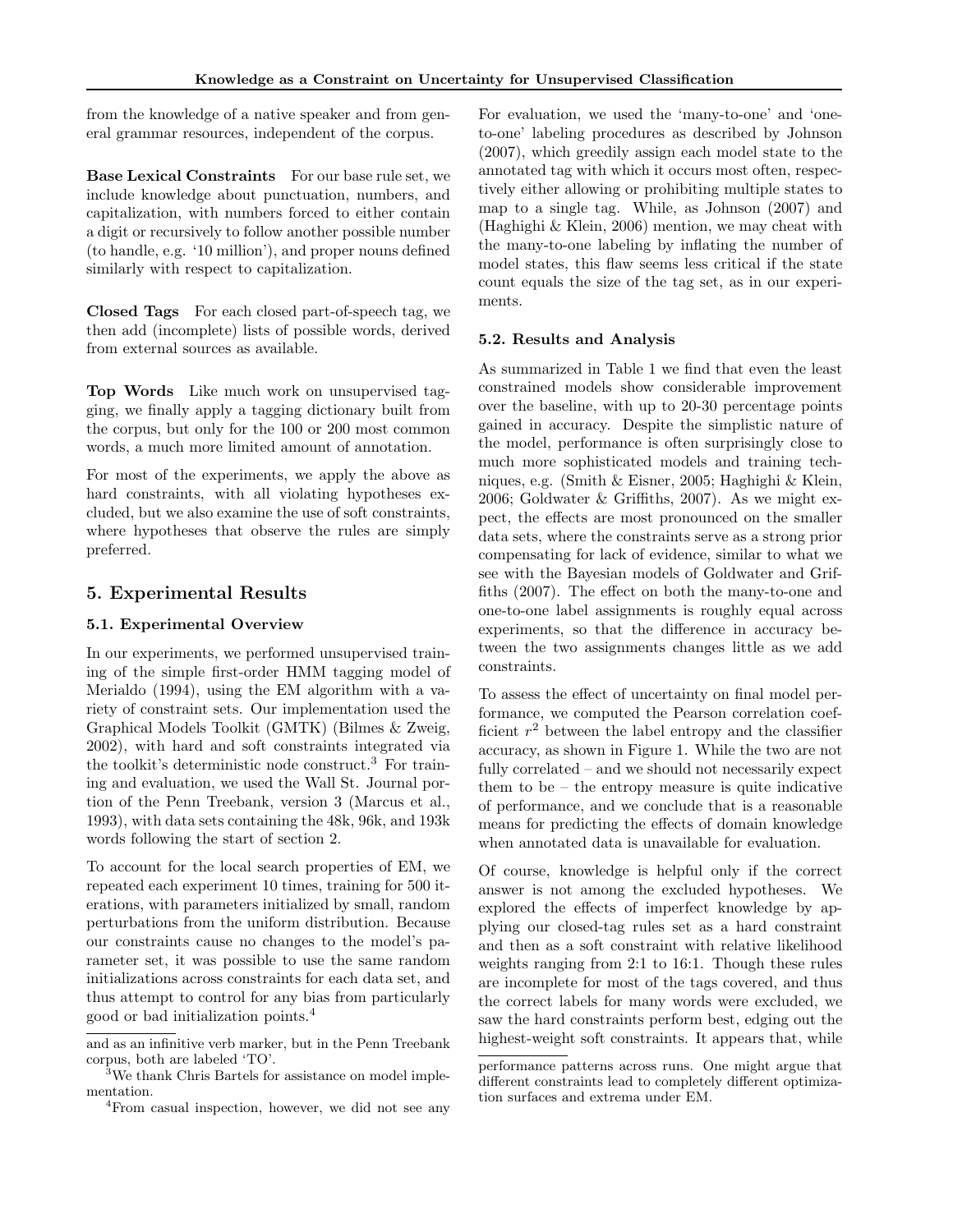Knowledge as a Constraint on Uncertainty for Unsupervised Classification

| Model       | 48k    |            |              | 96k    |           |              | 193k   |           |              |
|-------------|--------|------------|--------------|--------|-----------|--------------|--------|-----------|--------------|
|             | H(Y X) | N:1        | 1:1          | H(Y X) | N:1       | 1:1          | H(Y X) | N:1       | 1:1          |
| Base        | 5.49   | 33.8(3.7)  | 21.7(2.8)    | 5.49   | 42.9(4.4) | 30.1(3.2)    | 5.49   | 52.1(2.5) | 34.4(3.1)    |
| Lower case  | 5.49   | 42.3(2.2)  | 29.7(2.3)    | 5.49   | 48.9(2.4) | 34.6(2.5)    | 5.49   | 52.7(2.3) | 36.8(1.9)    |
| $+Baselex$  | 4.31   | 53.6(0.8)  | 39.8(1.9)    | 4.29   | 57.3(0.8) | 42.4(1.6)    | 4.30   | 60.7(0.8) | 43.9(1.7)    |
| $+Closed$   | 3.71   | 64.9 (0.8) | 54.3(0.8)    | 3.69   | 66.2(0.5) | 55.5(0.9)    | 3.70   | 67.4(0.6) | 56.4(0.6)    |
| $+$ Top 100 | 3.49   | 69.2(0.0)  | 57.8(0.3)    | 3.47   | 70.1(0.1) | 58.6(0.2)    | 3.48   | 71.0(0.2) | 59.5(0.1)    |
| $+$ Top 200 | 3.49   | 71.9(0.1)  | 60.5 $(0.6)$ | 3.47   | 72.8(0.1) | 61.7 $(0.3)$ | 3.48   | 73.8(0.1) | 62.1 $(0.3)$ |

Table 1. Tagging accuracy with increasing knowledge (as measured by conditional label entropy) on different data sets. Models were evaluated using the many-to-one and one-to-one label assignments, with results averaged over 10 runs, standard deviation in parentheses. Except for the base model, all words were mapped to lower case to reduce vocabulary size.

**Correlation of Label Entropy and Accuracy**



Figure 1. Correlation between conditional entropy  $H(Y|X)$  and accuracy, for all runs on the 193k data set.

the hard rules forced errors, the most common words in each tag were covered fairly well by the grammar lists we used, and the extra reduction in uncertainty outweighed the more obscure errors. A similar effect is observed in Banko and Moore (2004), where they find quite significant gains by filtering out the rare tags of each word. This does not mean necessarily that only hard constraints are useful (indeed, Chang et al. (2007) finds soft constraints to be superior), but it seems they can be beneficial even when they oversimplify the facts, especially for a simple model that has little hope of labeling rare and difficult events correctly. We assume, too, that it would be more ideal to separate rules according to our confidence in them, and assign weights accordingly.

Finally we found that increased knowledge constraints lead to a reduction in the variance of model performance across runs, a major benefit given the problems of local extrema in most unsupervised methods and the difficulty of choosing an optimal model without annotated data. For our most constrained 'Top 100' and

#### **Training Convergence**



Figure 2. Mean accuracy for constraint sets over training iterations (only minor increases after 200), for 45 state bigram, 193k data set.

'Top 200' model sets, the standard deviation of the accuracy was generally under 0.5 percentage points. Additional knowledge also constrained the training process, with accuracy converging in fewer iterations. Figure 2 plots the accuracy for models trained on the 193k data set, illustrating how the addition of rules leads to a steeper optimization surface for EM.

### 5.3. Labeling and Annotation

While the use of fully annotated data to label internal model states is a practical necessity of evaluation in this and similar work, such an artificial scenario is problematic for those real-world situations where classifier output needs to be interpreted or passed to another component in the pipeline (i.e. not just treated as clustering). In such cases, we face the question of how much labeled data is required to perform a quality label assignment.

To explore this issue, we labeled the output of different models trained on the 193k data set, but with only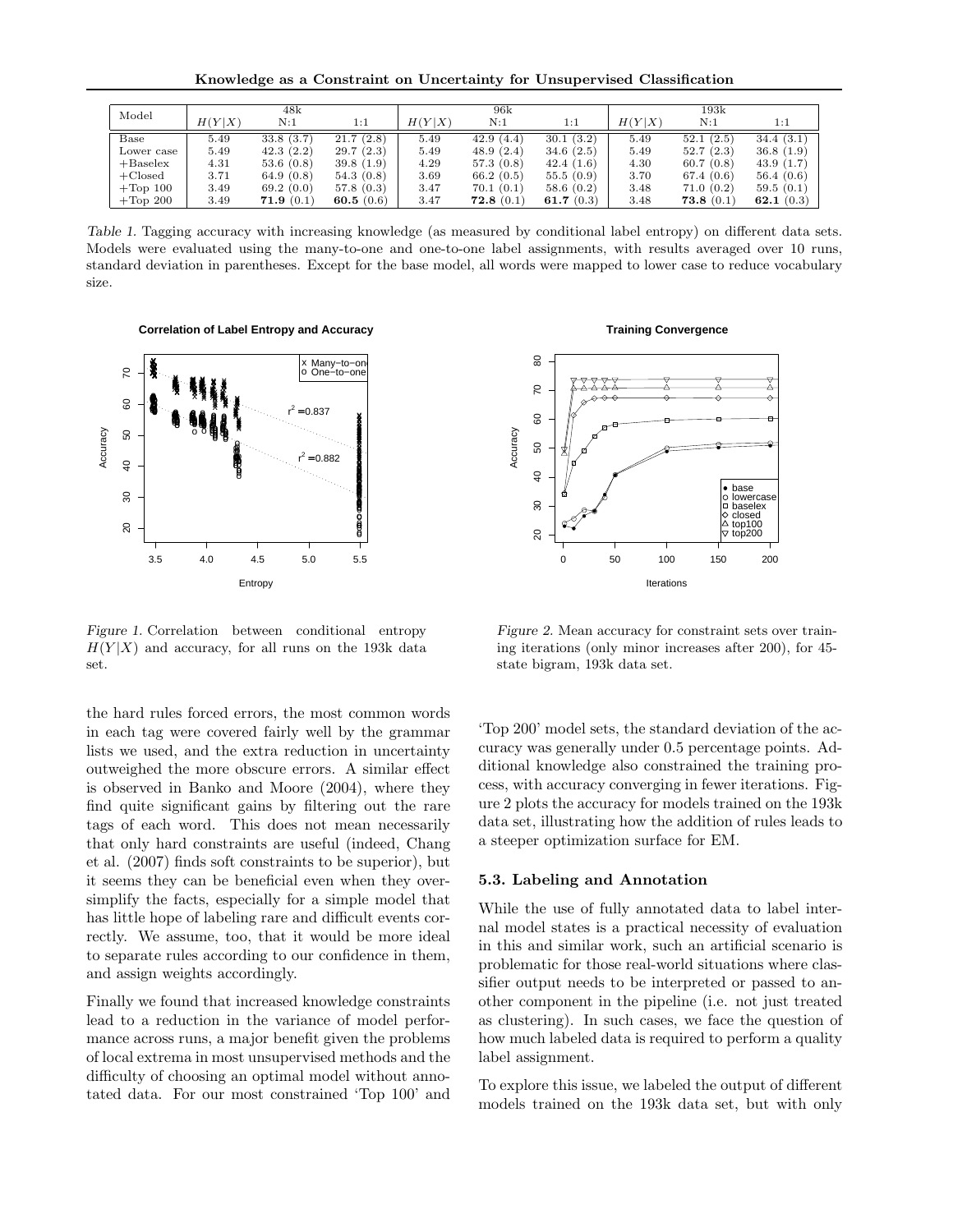

#### **Mapping Accuracy and Labeled Data**

Figure 3. Accuracy convergence of many-to-one labeling methods, as increasing portions of the training data annotations are used to make label assignments, for models trained on the 193k corpus.

part of the annotated data available to generate the mappings. Figure 3 shows the results of the many-tomany method, plotting each data set proportion with the accuracy of the induced label mapping, relative to the best accuracy when all data was used.<sup>5</sup> As an example, consider the case of the unconstrained, lowercased model. With 10% of the data, or roughly 19k words, the labeling accuracy was 48.1, compared to 52.7 when the entire set is used, so that this partialdata assignment performs at 0.91 of its full accuracy.

Our first impression is that labeling performance converges relatively quickly, but we should note that even the 5% portion represents nearly 10,000 words of annotation. Still, with the more constrained knowledge sets, 90% of optimal accuracy is reached with only 2% of the data (4k words), so once again the use of prior knowledge is extremely beneficial in a practical setting.

## 6. Discussion

We have presented the view of prior knowledge as a reduction of uncertainty in the training of unsupervised classifiers, showing label entropy to be an effective and predictive measure of the contributions of that knowledge, and a means for assessment without annotated data. We found that quite basic domain knowledge can lead to significant performance improvements, with

the additional benefits of faster training convergence, better stability, and reduced data requirements for label mapping. While the effects here are no doubt exaggerated by our impoverished models and data sets and the simplicity of the task, our results suggest that even the simple integration of prior knowledge is worthwhile where labeled data is lacking.

## Acknowledgments

We thank Rahul Bhagat, Abe Kazemzadeh, and the anonymous reviewers for comments on drafts of this paper, and Jorge Silva for fruitful discussion of the work.

This research was supported by the DARPA TRANSTAC program, grant #FA8750-06-1-0250, and by a USC Viterbi School of Engineering Doctoral Fellowship for the first author.

### References

- Banko, M., & Moore, R. C. (2004). Part of speech tagging in context. Proc. COLING.
- Bilmes, J. (2004). On soft evidence in Bayesian networks (Technical Report UWEETR-2004-00016). University of Washington Dept. of Electrical Engineering.
- Bilmes, J., & Zweig, G. (2002). The Graphical Models Toolkit: An open source software system for speech and time-series processing. Proc. ICASSP.
- Chang, M., Ratinov, L., & Roth, D. (2007). Guiding semi-supervision with constraint-driven learning. Proc. ACL.
- Cover, T. M., & Thomas, J. A. (1991). Elements of information theory. Wiley-Interscience.
- Goldwater, S., & Griffiths, T. L. (2007). A fully Bayesian approach to unsupervised part-of-speech tagging. Proc. ACL.
- Haghighi, A., & Klein, D. (2006). Protoype-driven learning for sequence models. Proc. HLT-NAACL.
- Johnson, M. (2007). Why doesn't EM find good HMM POS-taggers? Proc. EMNLP.
- Marcus, M. P., Santorini, B., & Marcinkiewicz, M. A. (1993). Building a large annotated corpus of English: The Penn Treebank. Computational Linguistics, 19.
- Merialdo, B. (1994). Tagging English text with a probabilistic model. Computational Linguistics, 20, 155—171.

<sup>5</sup>One-to-one convergence was slightly faster, but the relative rates of the different constraints were similar.